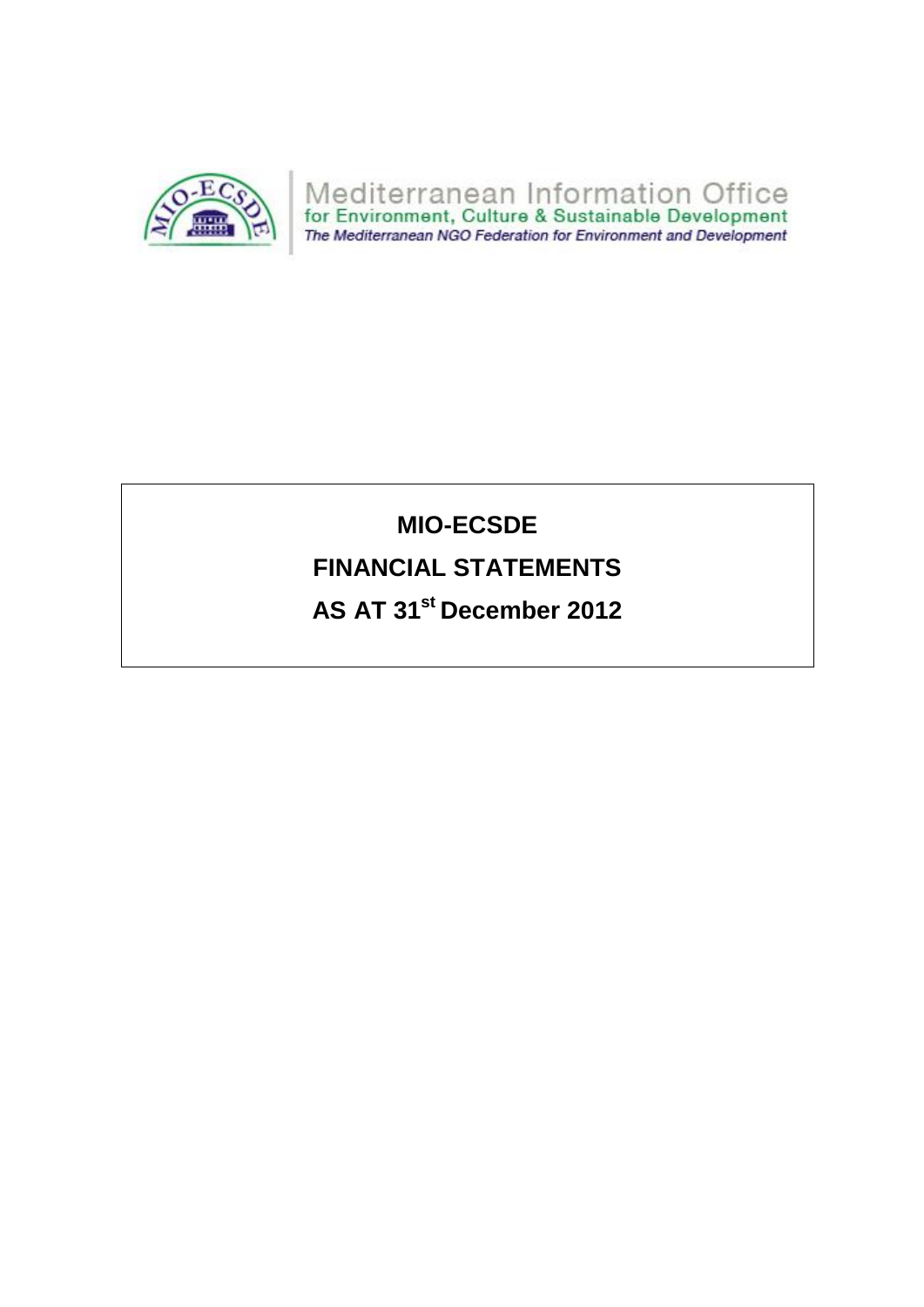

## **CONTENTS**

| 1.  |  |
|-----|--|
| 2.  |  |
| 3.  |  |
| 4.  |  |
| 5.  |  |
| 6.  |  |
| 7.  |  |
| 8.  |  |
| 9.  |  |
| 10. |  |
| 11. |  |
| 12. |  |
| 13. |  |
| 14. |  |
| 15. |  |
| 16. |  |
| 17. |  |
| 18. |  |
| 19. |  |
| 20. |  |
| 21. |  |
|     |  |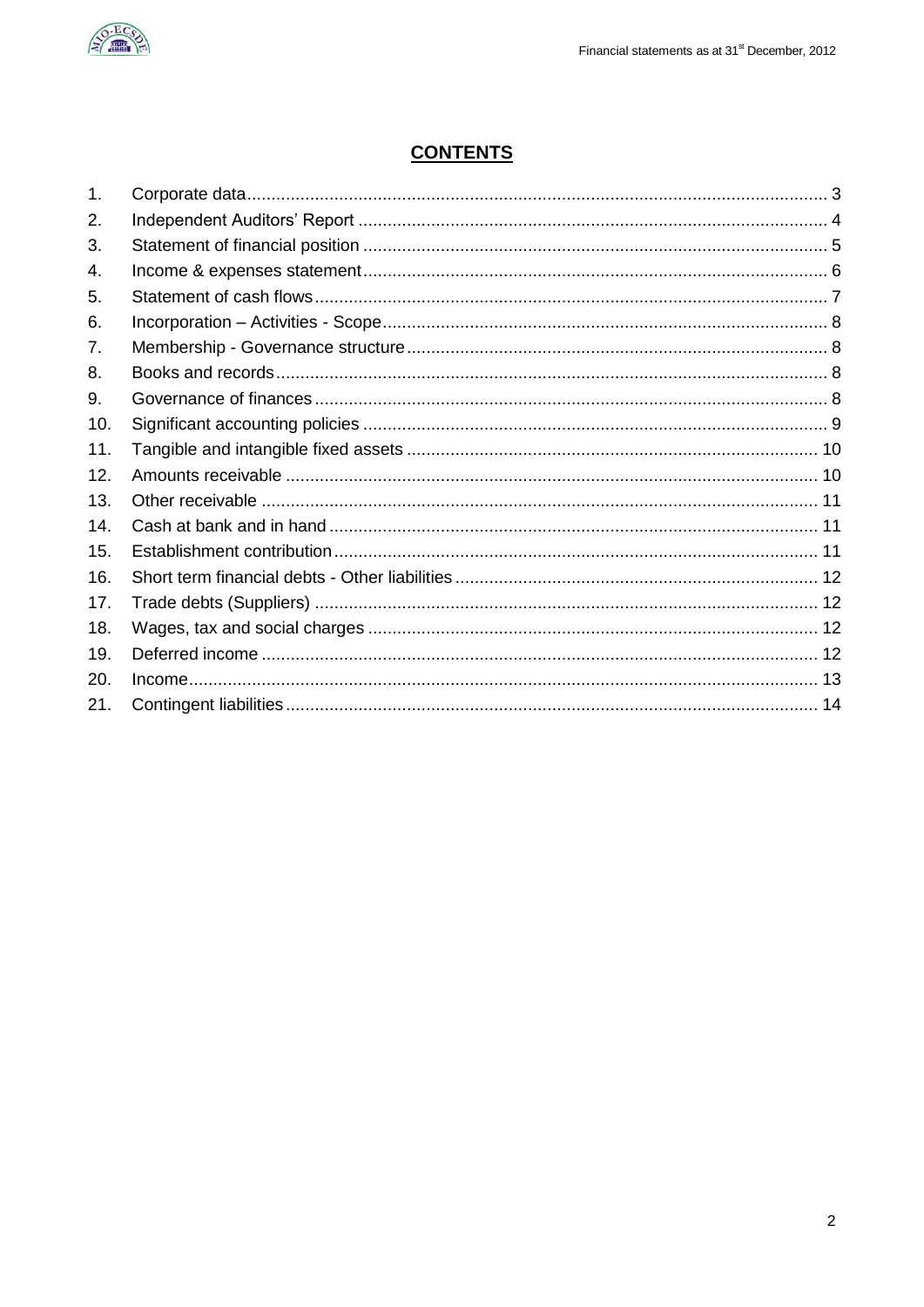

## <span id="page-2-0"></span>**1. Corporate data**

MEDITERRANEAN INFORMATION OFFICE FOR ENVIRONMENT CULTURE AND SUSTAINABLE DEVELOPMENT MIO-ECSDE.

| Country of Incorporation: | <b>GREECE</b>                                                                                                                                                     |
|---------------------------|-------------------------------------------------------------------------------------------------------------------------------------------------------------------|
| Registered Office:        | 12, KYRRISTOU Str.<br><b>105 56 ATHENS</b><br><b>GREECE</b>                                                                                                       |
| Activity:                 | NON GOVERNMENTAL NON PROFIT ORGANIZATION FOR THE<br>PROTECTION OF THE ENVIRONMENT AND THE PROMOTION<br>OF SUSTAINABLE DEVELOPMENT IN THE MEDITERRANEAN            |
| Auditors:                 | <b>PKF - EUROAUDITING S.A</b><br>124, KIFISSIAS AVENUE<br>115 26 ATHENS GREECE<br>Tel.: (+30) 210 7480600<br>Fax: (+30) 210 7483600<br>E-mail: pkfathen@otenet.gr |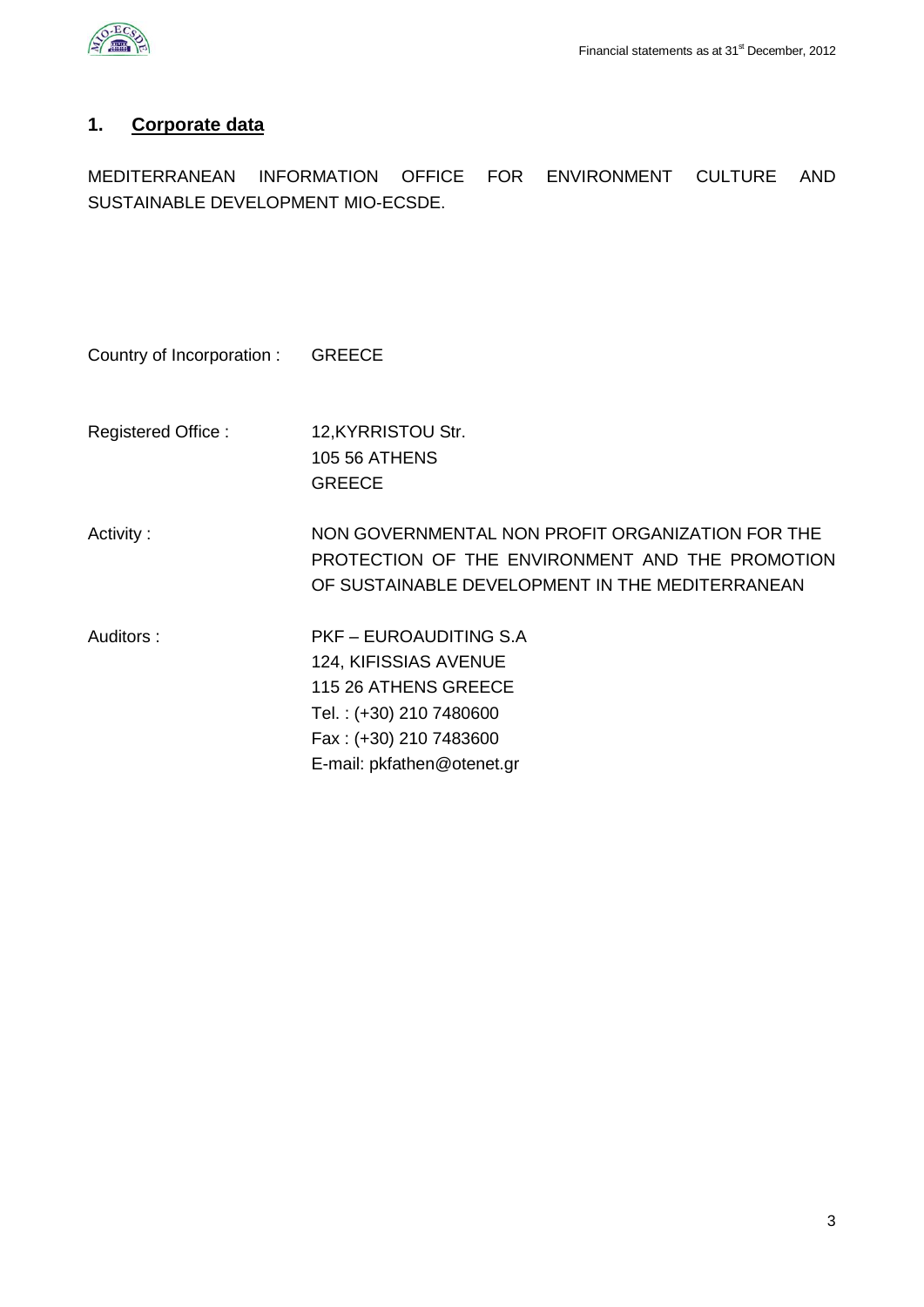

#### <span id="page-3-0"></span>**2. Independent Auditors' Report**

#### **TO THE MEMBERS-ORGANIZATIONS OF MIO-ECSDE**

We have audited the accompanying financial statements of Mediterranean Information Office for Environment, Culture and Sustainable Development (MIO-ECSDE), which comprise the statement of financial position as at 31 December 2012, the statement of Income and Expenses and the Statement of cash flows for the year then ended, and a summary of significant accounting policies and other explanatory notes (set out on pages 5 to 14).

#### *Management's Responsibility for the Financial Statements*

Management is responsible for the preparation and fair presentation of these financial statements in accordance with the Greek Legislation. This responsibility includes: designing, implementing and maintaining internal control relevant to the preparation and fair presentation for financial statements that are free from material misstatement, whether due to fraud or error, selecting and applying appropriate accounting policies; and making accounting estimates that are reasonable in the circumstances.

#### *Auditor's Responsibility*

Our responsibility is to express an opinion on these statements based on our audit. We have conducted our audit in accordance with the International Standards on Auditing. Those standards require that we comply with ethical requirements and plan and perform the audit to obtain reasonable assurance whether the financial statements are free from material misstatement.

An audit involves performing procedures to obtain audit evidence about the amounts and disclosures in the financial statements. The procedures selected depend on the auditor's judgement, including the assessment of the risks of material misstatement of the financial statements, whether due to fraud or error. In making those risk assessments, the auditor considers internal control relevant to the entity's preparation and fair presentation of the financial statements in order to design audit procedures that are appropriate in the circumstances, but not for the purpose of expressing an opinion on the effectiveness of the entity's internal control. An audit also includes evaluating the appropriateness of accounting policies used and the reasonableness of accounting estimates made by management, as well as evaluating the overall presentation of the financial statements.

We believe that the audit evidence we have obtained is sufficient and appropriate to provide a basis for our audit opinion.

#### *Opinion*

In our opinion, the financial statements, present fairly, in all material respects, the financial position of MIO-ECSDE as of 31 December, 2012, and of its financial performance and its cash flows for the year then ended in accordance with the Greek Legislation.

> Athens, June 14th, 2013 The Certified Public Accountant

Ioannis Th. Makris Reg. No. 28 131 **PKF Euroauditing S.A.** Accountants & business advisers 124, Kifissias Ave., 115 26 Athens Greece Reg No.132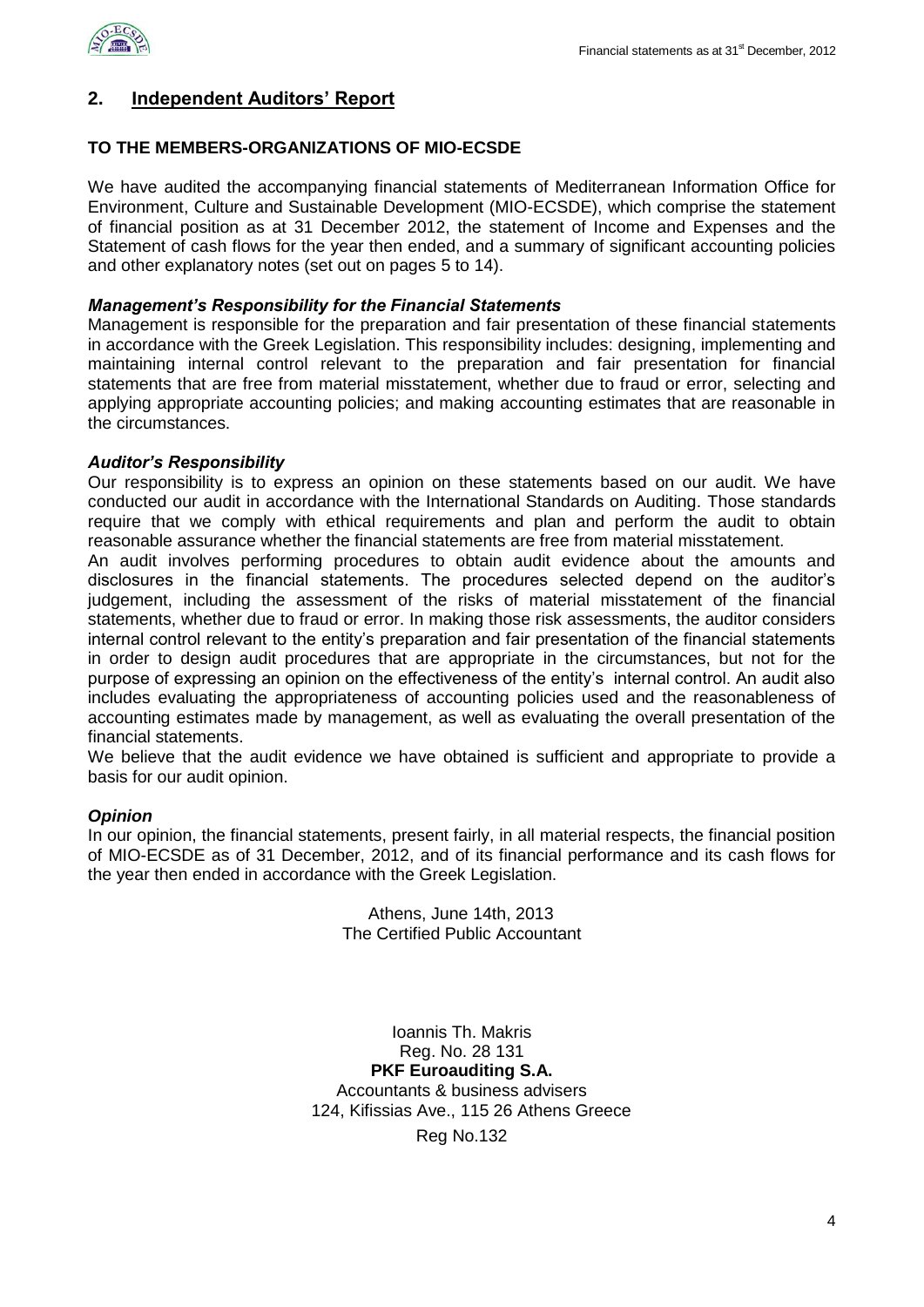

## <span id="page-4-0"></span>**3. Statement of financial position**

|                                       | Note | 31.12.2009 | 31.12.2010    | 31.12.2011   | 31.12.2012   |
|---------------------------------------|------|------------|---------------|--------------|--------------|
| <b>ASSETS</b>                         |      |            |               |              |              |
| <b>FIXED ASSETS</b>                   |      |            |               |              |              |
| Tangible assets                       | 11   | 4.649,07   | 8.297,05      | 6.563,11     | 3.753,59     |
| Intangible assets (software)          | 11   | 0,02       | 0,18          | 0,36         | 0,38         |
| <b>Total Fixed Assets</b>             |      | 4.649,09   | 8.297,23      | 6.563,47     | 3.753,97     |
| <b>CURRENT ASSETS</b>                 |      |            |               |              |              |
| Amounts receivable                    | 12   | 607.411,24 | 412.311,31    | 908.807,81   | 843.156,09   |
| Other receivable                      | 13   | 2.106,50   | 3.553,74      | 1.522,66     | 2.729,00     |
| Cash at bank and in hand              | 14   | 250.298,67 | 612.553,42    | 528.021,64   | 1.206.742,86 |
| <b>Total Current Assets</b>           |      | 859.816,41 | 1.028.418,47  | 1.438.352,11 | 2.052.627,95 |
| <b>Prepaid Expenses</b>               |      | 22.787,12  | 0,00          | 0,00         | 0,00         |
| <u>TOTAL ASSETS</u>                   |      | 887.252,62 | 1.036.715,70  | 1.444.915,58 | 2.056.381,92 |
| <b>EQUITY &amp; LIABILITIES</b>       |      |            |               |              |              |
| <b>EQUITY</b>                         |      |            |               |              |              |
| <b>Establishment contributions</b>    | 15   | 733,68     | 733,68        | 733,68       | 733,68       |
| <b>Accumulated results</b>            |      | 406.407,97 | 409.062,54    | 206.398,71   | 120.472,62   |
| Results of the year                   |      | 2.654,57   | $-202.663,83$ | $-85.926,09$ | $-20.707,38$ |
| <b>Total Equity</b>                   |      | 409.796,22 | 207.132,39    | 121.206,30   | 100.498,92   |
|                                       |      |            |               |              |              |
| <b>LIABILITIES</b>                    |      |            |               |              |              |
| Short term financial debts            | 16   | 5.881,94   | 6.633,69      | 6.976,10     | 7.722,60     |
| Trade debts (Suppliers)               | 17   | 304.331,62 | 230.089,47    | 1.169.568,39 | 1.840.139,74 |
| Wages, tax and social charges         | 18   | 61.788,07  | 54.119,81     | 83.726,58    | 85.563,44    |
| Deferred income (restricted funds,    |      |            |               |              |              |
| grant funds)                          | 19   | 97.091,31  | 528.025,60    | 47.091,31    | 0,00         |
| Other liabilities (accrued charges &  |      |            |               |              |              |
| provisions)                           |      | 8.363,46   | 10.714,74     | 16.346,90    | 22.457,22    |
| <b>Total Liabilities</b>              |      | 477.456,40 | 829.583,31    | 1.323.709,28 | 1.955.883,00 |
| <b>TOTAL EQUITY &amp; LIABILITIES</b> |      | 887.252,62 | 1.036.715,70  | 1.444.915,58 | 2.056.381,92 |

*The accompanying notes are an integral part of these financial statements*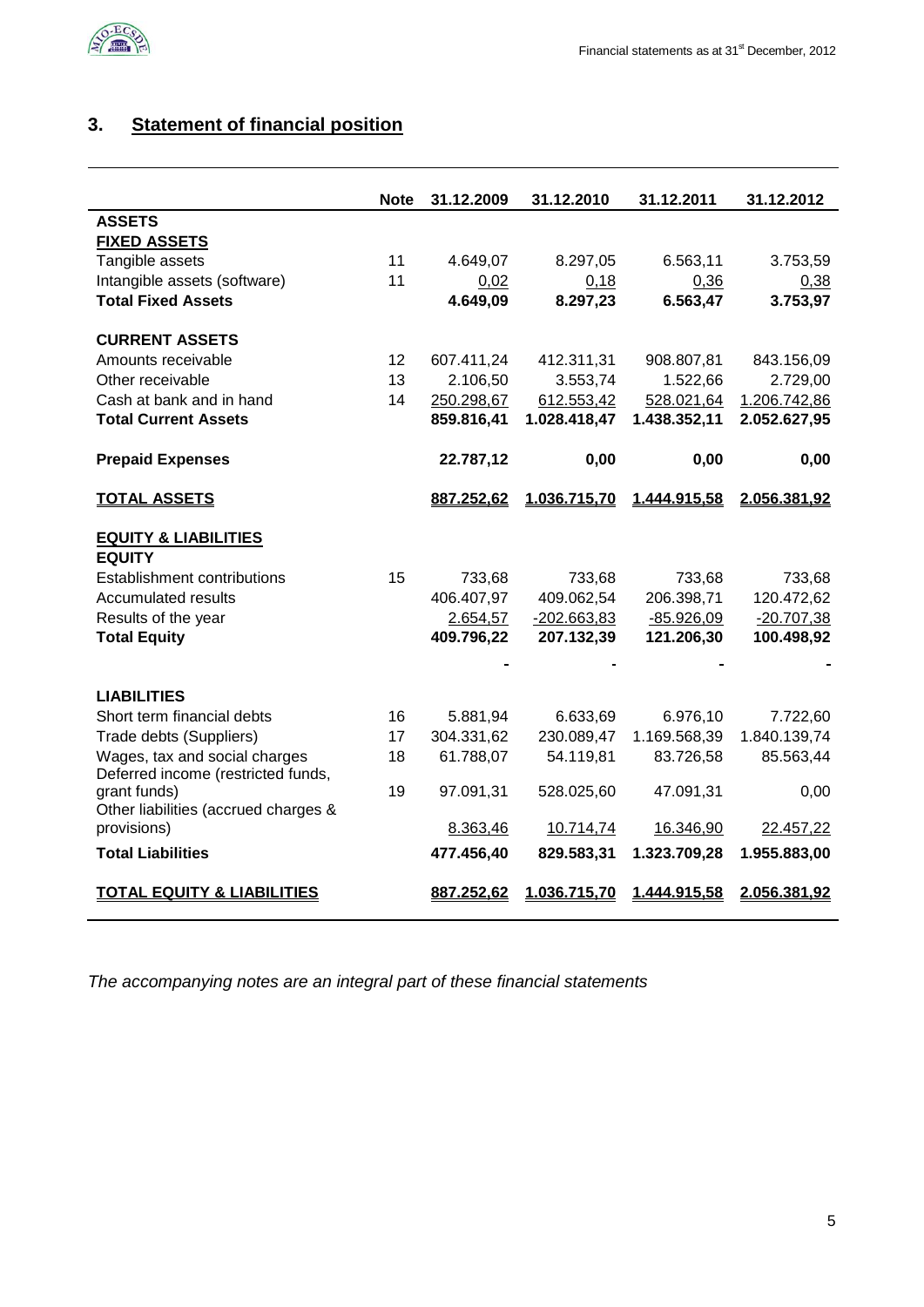

#### **4. Income & expenses statement**

<span id="page-5-0"></span>

|                                                                   |              |               |              |              |             | MIO-ECSDE (WP-2012) |                 | <b>GWP-MED</b><br>Secretariat 2012 |                 |
|-------------------------------------------------------------------|--------------|---------------|--------------|--------------|-------------|---------------------|-----------------|------------------------------------|-----------------|
|                                                                   |              |               |              |              |             | Operating           | Other           |                                    |                 |
|                                                                   | 2009         | 2010          | 2011         | 2012         | <b>NOTE</b> | Grant               | Projects        | <b>H2020CB-MEP</b>                 | <b>GWP-MED</b>  |
| <b>INCOME</b>                                                     |              |               |              |              |             | <b>INCOME</b>       | <b>INCOME</b>   | <b>INCOME</b>                      | <b>INCOME</b>   |
| Annual EC Operating Grant                                         | 389.200,00   | 365.459,00    | 0,00         | 346.498,40   |             | 346.498,40          | 0,00            | 0,00                               | 0,00            |
| Other EC Grants (H2020CB/MEP, TEMPUS, MARLISCO, GRUNDVIG)         | 32.381,00    | 264.256,77    | 1.213.453,75 | 1.249.810,60 |             | 0,00                | 43.183,00       | 1.206.627,60                       | 0,00            |
| Contributions received as HI for GWP-MED                          | 1.004.006,52 | 643.171,34    | 1.180.538,19 | 1.118.919,06 |             | 117.162,00          | 0,00            | 0,00                               | 1.001.757,06    |
| Other Grants (UNEP/GEF, ALF, UNESCO, Hellenic Government)         | 106.545.96   | 113.659.76    | 263.429,91   | 104.990.74   |             | 56.344,00           | 48.646,74       | 0,00                               | 0,00            |
| Membership Fees                                                   | 2.733,00     | 4.004,00      | 3.664,00     | 3.514,00     |             | 3.514,00            | 0,00            | 0,00                               | 0,00            |
| Financial Income                                                  | 795,60       | 817,50        | 6.206,28     | 834,77       |             | 0,00                | 331,10          | 0,00                               | 503,67          |
| Difference in Exchange Rate                                       | 15.277,45    | 29.046,19     | 32.414,24    | 28.640,31    |             | 0,00                | 0,00            | 0,00                               | 28.640,31       |
| Other Incomes (EEA)                                               | 752,91       | 0.00          | 3.820,20     | 4.235,13     |             | 4.235,13            | 0,00            | 0,00                               | 0,00            |
| Prior year's income                                               | 0.00         | 57.123.00     | 0.00         | 53.682,74    |             |                     |                 |                                    |                 |
| <b>TOTAL INCOME</b>                                               | 1.551.692,44 | 1.477.537,56  | 2.703.526,57 | 2.911.125,75 | 20          | 527.753,53          | 92.160,84       | 1.206.627,60                       | 1.030.901,04    |
|                                                                   |              |               |              |              |             | Operating           | Other           |                                    |                 |
|                                                                   |              |               |              |              |             | Grant               | Projects        | <b>H2020CB-MEP</b>                 | <b>GWP-MED</b>  |
| <b>EXPENSES</b>                                                   |              |               |              |              |             | <b>EXPENSES</b>     | <b>EXPENSES</b> | <b>EXPENSES</b>                    | <b>EXPENSES</b> |
| Personnel Costs (Account 60)                                      | 147.723,17   | 203.331,69    | 229.002,08   | 331.436,24   |             | 178.430,00          | 14.720,00       | 35.714,00                          | 102.572,24      |
| <b>Travel and Subsistence Costs</b>                               | 36.606,66    | 53.703,00     | 752,78       | 0,00         |             | 0,00                | 0,00            | 0,00                               | 0,00            |
| Depreciation Costs (Account 66)                                   | 7.695,01     | 17.173,85     | 9.216,17     | 6.144,88     |             | 3.379,68            | 0,00            | 0.00                               | 2.765,20        |
| Office Costs (Accounts 62 & 63)                                   | 77.247,66    | 108.851,63    | 115.818,89   | 142.440,23   |             | 70.254,92           | 525,00          | 12.539,69                          | 59.120,62       |
| Activity Costs (Accounts 61 & 64) - Distributed to:               | 1.154.440,71 | 1.066.703.54  | 2.384.392.26 | 2.397.782,61 |             | 272.395,22          | 76.977,49       | 1.163.746,92                       | 884.662,98      |
| 61. Expert fees - consultants - works - accountants - audits      |              |               |              | 1.033.587,86 |             | 109.178,99          | 23.295,68       | 226.028,35                         | 675.084,84      |
| 64.00 & 64.01 - Travel & Transportation expenses                  |              |               |              | 596.498,03   |             | 62.938,18           | 16.612,50       | 444.732,08                         | 72.215,27       |
| 64.02 - Accommodation & Meeting costs                             |              |               |              | 599.356.51   |             | 44.683,44           | 13.962,30       | 470.660,98                         | 70.049,79       |
| 64.05 & 64.06 - Contribution, Subscriptions, Subventions          |              |               |              | 6.318,86     |             | 3.604,36            | O,OO            | 1.023,77                           | 1.690,73        |
| 64.07 & 64.08 - Publications - Office suplies                     |              |               |              | 55.343,99    |             | 41.441.78           | 1.765,15        | 7.257,49                           | 4.879,57        |
| 64.09 & 64.98 - Procurement costs & various expenses              |              |               |              | 106.677,36   |             | 10.548,47           | 21.341,86       | 14.044,25                          | 60.742,78       |
| Financial Costs (Account 65)                                      | 2.483,33     | 2.090,50      | 2.522,92     | 3.344,37     |             | 537,70              | 800,00          | 0,00                               | 2.006,67        |
| Difference in Exchange Rate                                       | 7.153,96     | 38.357.17     | 41.523,12    | 42.879,99    |             | 0,00                | 0,00            | 0,00                               | 42.879,99       |
| Other Expenses (Account 68)                                       | 8.631,68     | 2.891,28      | 5.702,44     | 6.110,32     |             | 0,00                | 4.582,74        | 0,00                               | 1.527,58        |
| Prior years' expenses                                             | 39.805,69    | 144.529,45    | 522,00       | 0,00         |             | 0,00                | 0,00            | 0,00                               | 0,00            |
| Depreciation of Prepaid Expenses (New offices)                    | 35.250,00    | 22.787,12     | 0,00         | 0,00         |             | 0,00                | 0,00            | 0,00                               | 0,00            |
| Tax penalties and surcharges                                      | 0.00         | 0.00          | 0,00         | 1.694,49     |             | 0,00                | 1.694,49        | 0.00                               | 0,00            |
| a) Sub total direct Expenditure                                   | 1.517.037,87 | 1.660.419,23  | 2.789.452,66 | 2.931.833,13 |             | 524.997,52          | 99.299,72       | 1.212.000,61                       | 1.095.535,28    |
| Transfers to Members Groups or Partners                           | 32.000,00    | 0,00          | 0,00         | 0,00         |             | 0,00                |                 | 0,00                               | 0,00            |
| b) Sub-contracting and/or transfer of funds to partners or member |              |               |              |              |             |                     |                 |                                    |                 |
| organizations                                                     | 32.000,00    | 0,00          | 0,00         | 0,00         |             | 0,00                |                 | 0,00                               | 0,00            |
| <b>TOTAL EXPENDITURE</b>                                          | 1.549.037,87 | 1.660.419,23  | 2.789.452,66 | 2.931.833,13 |             | 524.997,52          | 99.299.72       | 1.212.000,61                       | 1.095.535,28    |
| <b>RESULT BEFORE TAX</b>                                          | 2.654,57     | $-182.881.67$ | $-85.926.09$ | $-20.707.38$ |             |                     |                 |                                    |                 |
| <b>TAX EXPENSE</b>                                                |              | $-19.782,16$  | 0,00         | 0,00         |             |                     |                 |                                    |                 |
| <b>RESULT AFTER TAX</b>                                           | 2.654.57     | $-202.663.83$ | $-85.926,09$ | $-20.707,38$ |             |                     |                 |                                    |                 |

The accompanying notes are an integral part of these financial statements.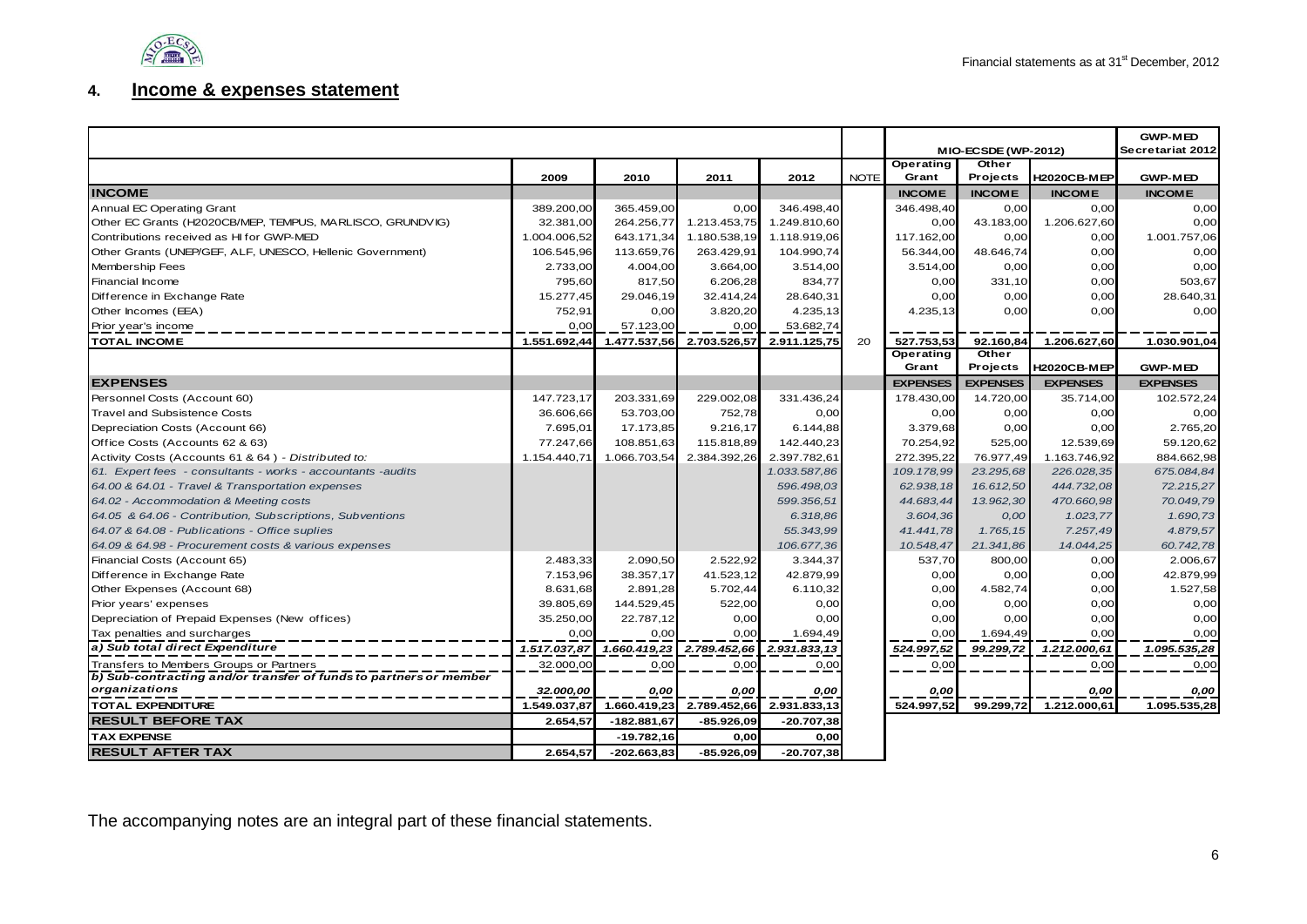

## <span id="page-6-0"></span>**5. Statement of cash flows**

|                                                        | 1.1 - 31.12.2012 | 1.1 - 31.12.2011 |
|--------------------------------------------------------|------------------|------------------|
| <b>Cash flow from operating activities</b>             |                  |                  |
| Net profit / (loss) before tax                         | $-20.707,38$     | $-85.926,09$     |
| <b>Adjustments for:</b>                                |                  |                  |
| Depreciation of tangible and intangible assets         | 6.144,88         | 9.216,17         |
| Provisions                                             | 6.110,32         | 5.632,16         |
| Result from operating activities                       | $-834,77$        | $-6.206,28$      |
| Debit interest and similar expenses                    | 3.344,37         | 2.522,92         |
|                                                        |                  |                  |
| <b>Working capital changes</b>                         |                  |                  |
| Decrease / (Increase) in Trade and other receivables   | 64.445,38        | -494.465,42      |
| Increase / (Decrease) in Trade and other payables      | 635.867,42       | 498.701,92       |
|                                                        |                  |                  |
| Less:                                                  |                  |                  |
| Debit interest and similar expenses paid               | $-3.344,37$      | $-2.522,92$      |
| Income taxes paid                                      | $-10.550,52$     | $-10.550,52$     |
| <b>Net cash flow from Operating Activities</b>         | 680.475,33       | $-83.598,06$     |
|                                                        |                  |                  |
| <b>Cash Flow from Investing Activities</b>             |                  |                  |
| Purchases of tangible assets                           | $-3.204,00$      | $-5.687,41$      |
| Purchases of intagible assets                          | $-131,38$        | $-1.795,00$      |
| Proceeds from sale of tangible assets                  | 0,00             | 0,00             |
| Proceeds from credit interest                          | 834,77           | 6.206,28         |
| Net cash flow from Investing Activities                | $-2.500,61$      | $-1.276, 13$     |
|                                                        |                  |                  |
| <b>Cash Flows from Financing Activities</b>            |                  |                  |
| <b>Borrowings Paid</b>                                 | 0,00             | 0,00             |
| <b>Purchases of Treasury Stocks</b>                    | 0,00             | 0,00             |
| Payments of finance lease liabilities (capital)        | 0,00             | 0,00             |
| Proceeds from bank loans (credit card)                 | 746,50           | 342,41           |
| <b>Net cash flow from Financing Activities</b>         | 746,50           | 342,41           |
| Net increase / (decrease) in cash and cash             |                  |                  |
| equivalents                                            | 678.721,22       | $-84.531,78$     |
| Cash and cash equivalents at the beginning of the year | 528.021,64       | 612.553,42       |
| Cash and cash equivalents at the end of the year       | 1.206.742,86     | 528.021,64       |

*The accompanying notes are an integral part of these financial statements*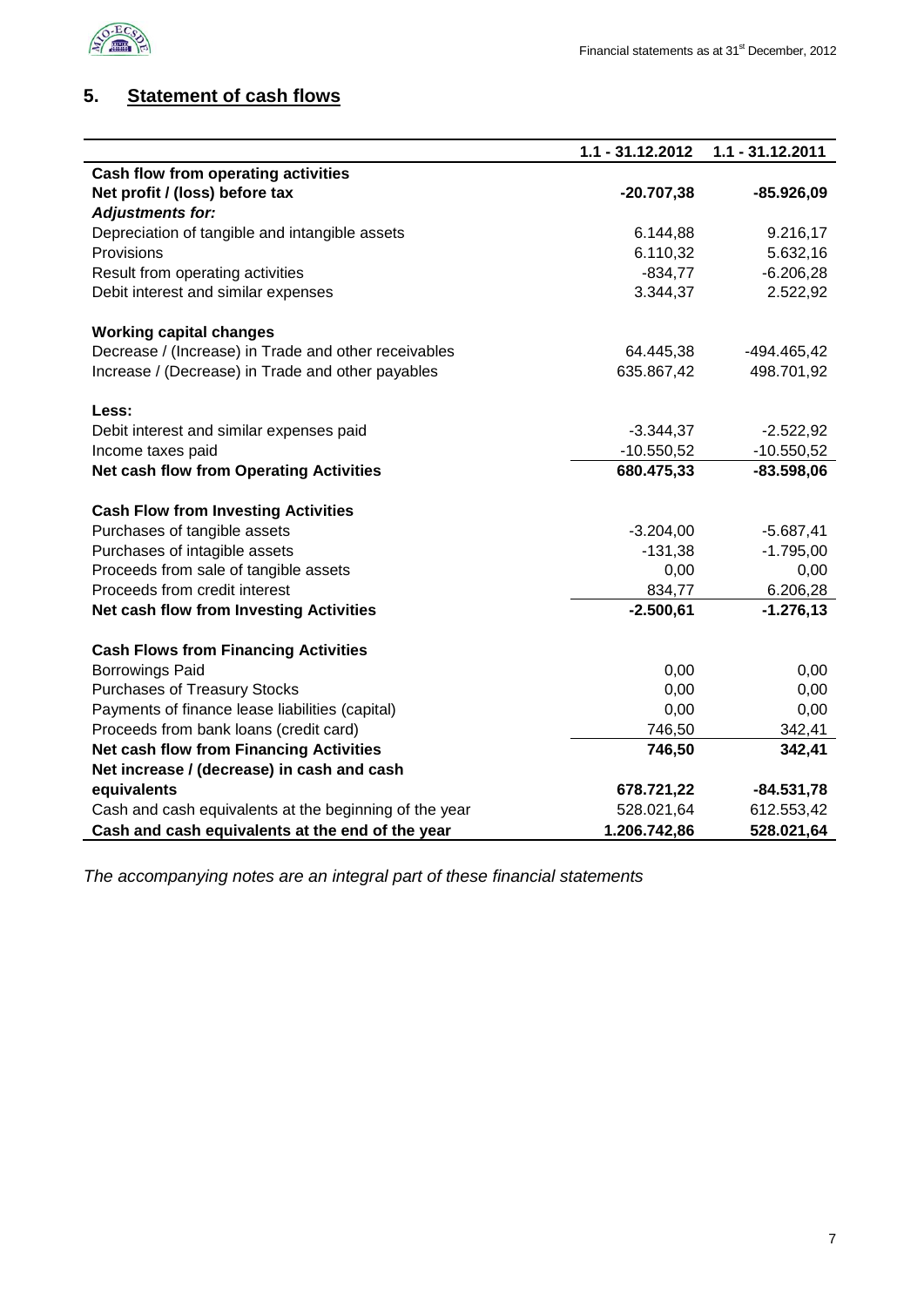

#### <span id="page-7-0"></span>**6. Incorporation – Activities - Scope**

The Mediterranean Information Office for Environment, Culture and Sustainable Development (MIO-ECSDE), is operating as a Federation of Mediterranean Non-Governmental Organisations (NGOs) for Environment and Development from 1993 in the form of an Independent Legal Equity, Civil non - profit Society subject to Greek Law. In 1995 and in 2007 the members approved versions made in the Statutes of the Federation.

The main scope of the Organization is determined in its Statutes. The Internal Rules and Regulations of MIO-ECSDE were compiled upon decision of its Executive Bureau, and provide for the smooth operation of the Organisation.

MIO-ECSDE's scope is to act as a technical and political platform for the intervention of NGOs in the Mediterranean scene. In co-operation with Governments, International Organisations and other socio-economic partners, MIO-ECSDE plays an active role for the protection of the environment as well as the tangible and intangible cultural heritage and the promotion of the sustainable development of the Mediterranean Region and its countries.

The seat of the Organization is in Athens, Greece, Other offices, branches, etc. can be established elsewhere in Greece and in other countries, upon decision of the Executive Bureau, in order to effectively promote the objectives of MIO-ECSDE.

The Organization was established for indefinite period.

#### <span id="page-7-1"></span>**7. Membership - Governance structure**

MIO–ECSDE brings together 126 Member Organizations from 26 countries. In parallel it maintains its original role as a facilitator of more than 400Environment and Development Organizations and Institutes registered in its network database.

In order to carry out its work in the most efficient and transparent way MIO-ECSDE has a governance structure of 4 collaborating organs/bodies:

- the Annual General Meeting
- the Executive Bureau
- the Chairperson and Co-Chairperson
- the Secretariat

#### <span id="page-7-2"></span>**8. Books and records**

As of 1st January, 2010 MIO-ECSDE keeps its accounting books according to double-entry method and in accordance with Accounting Standards of Greece it is applied through computerized programs.

#### <span id="page-7-3"></span>**9. Governance of finances**

An External Accountant is responsible for preparing and certifying all economic reports presented to the AGM and to all funding bodies.

The External Accountant is in close collaboration with a member of MIO–ECSDE's staff who is responsible for running the day-to-day payments and also for keeping all relevant documentation and receipts.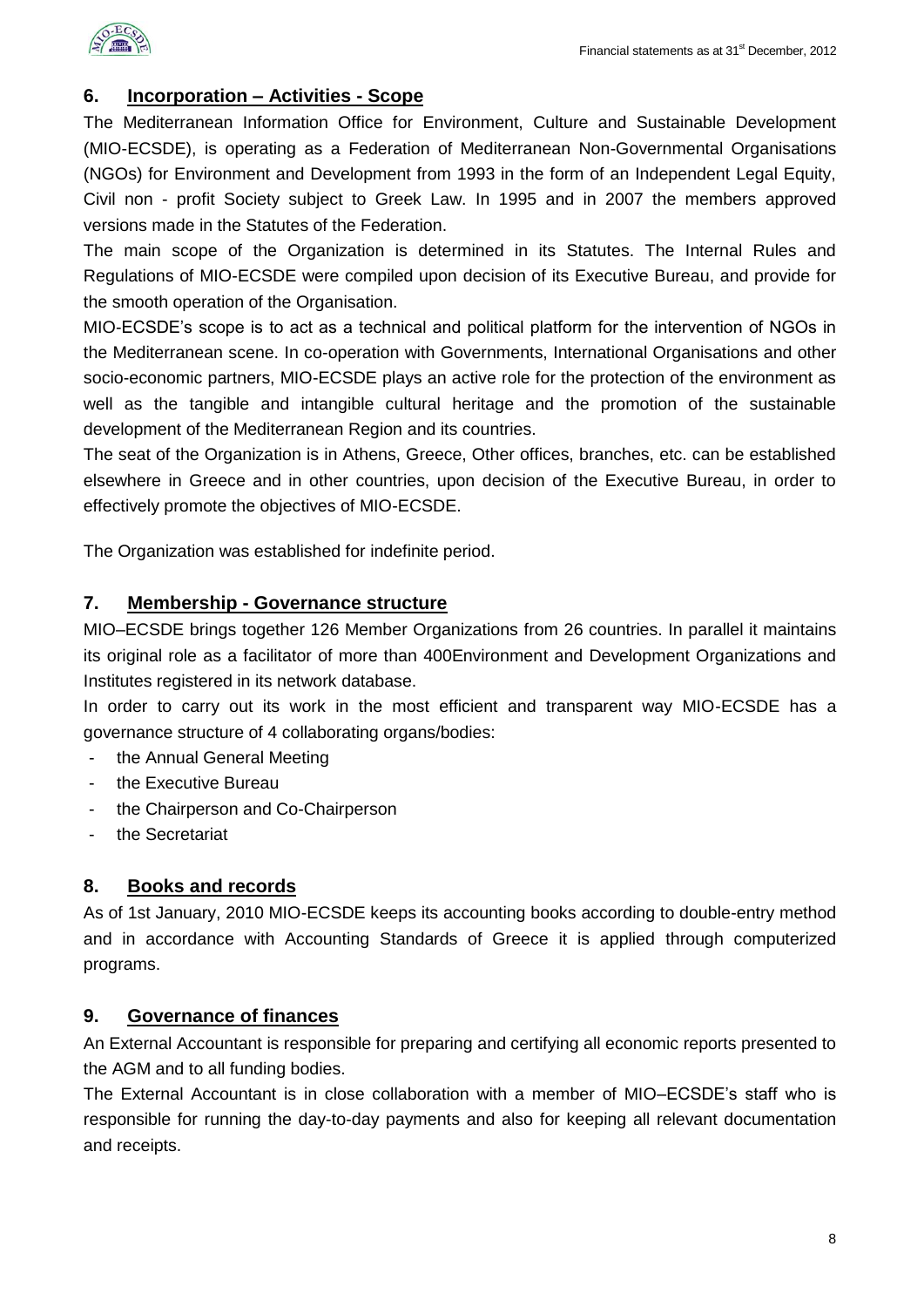

The Chairman, Co-Chairman, Treasurer & the Executive Bureau supervise all expenditures. The Executive Bureau is regularly informed and controls the finances. The Annual General Meeting receives a full detailed report, approves the accounts and discharges the Executive Bureau and the Chairman. It also approves the proposed provisional budget for the next year according to the work program.

#### <span id="page-8-0"></span>**10. Significant accounting policies**

#### **Accounting convention**

The financial statements have been prepared under the historical cost convention and in accordance with Greek Laws and regulations.

#### **Foreign currency transactions**

The books of the Organization are kept in Euro and the financial statements are expressed in this currency. Current assets and liabilities in foreign currencies are translated at the closing rates prevailing at the balance sheet date.

Expenses denominated in currencies other than the EURO are recorded in the accounting records and stated in the financial statements at the amounts actually converted into EURO at the rate ruling on the transaction date.

Exchange differences arising from currency conversion are charged or credited to the Income and Expenses Statement.

#### **Income-Restricted funds**

Restricted funds include funds collected before respective expenses incurred and are presented as "Deferred Income" in the Balance Sheet.

Amounts receivable for programs approved and implemented within the year are reported as receivables and are included in the Income Statement.

#### **Expenses**

Operating expenses are recognized in the income statement upon utilization of the service or at the date of their origin. Interest income and expenses are reported on an accrual basis.

#### **Depreciation**

Depreciation is accounted for using the straight-line method according with the rates provided by the Greek legislation which are 30 % for Information Technology (IT) equipment and 20 % for furniture and equipment.

#### **Taxation**

MIO-ECSDE economic activity is subject to Income Tax by the Greek Tax Authorities. Its other obligations to the Tax Authorities derive from labour tax, which is deducted, from all personnel and external associates' payments and V.A.T. which is stated to the Tax Authorities every month.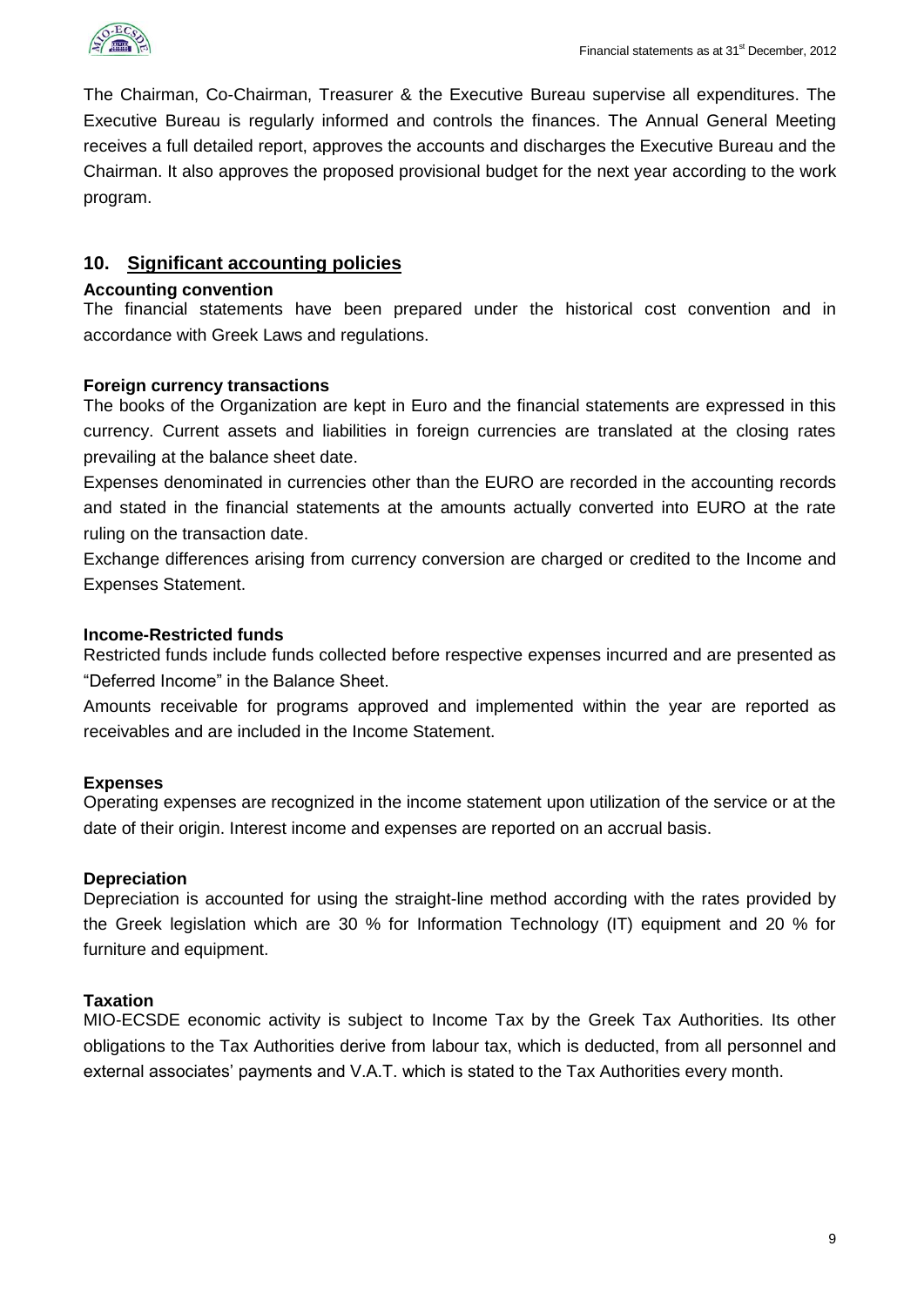

#### <span id="page-9-0"></span>**11. Tangible and intangible fixed assets**

The table below shows the changes of "Tangible Assets" and "Intangible Assets" for the year 2012.

|                                        |                                  |                    | Cost                                        |                    |                            | <b>Depreciation</b>                         |                                   |                                 |
|----------------------------------------|----------------------------------|--------------------|---------------------------------------------|--------------------|----------------------------|---------------------------------------------|-----------------------------------|---------------------------------|
| Code<br><b>Number</b>                  | <b>Description</b><br>of account | Cost<br>31.12.2011 | <b>Additions</b><br>for<br>the year<br>2012 | Cost<br>31.12.2012 | Depreciation<br>31.12.2011 | <b>Depreciation</b><br>for the year<br>2012 | <b>Depreciation</b><br>31.12.2012 | Net book<br>value<br>31.12.2012 |
| (1)                                    | (2)                              | (3)                | (4)                                         | $(5)=(3)+(4)$      | (6)                        | (7)                                         | $(8)=(6)+(7)$                     | $(9)=(5)-(8)$                   |
| 14.00                                  | Furniture                        | 42.416,15          | 1.275,00                                    | 43.691,15          | 41.294,66                  | 938,25                                      | 42.232,91                         | 1.458,24                        |
| 14.03                                  | IT equipment                     | 46.890,52          | 2.709,00                                    | 49.599,52          | 44.398,25                  | 4.417,95                                    | 48.816,20                         | 783,32                          |
| 14.08                                  | Telecommunicati<br>on equipment  | 4.386,68           | 0,00                                        | 4.386,68           | 2.841,41                   | 475,32                                      | 3.316,73                          | 1.069,95                        |
| 14.09                                  | Other equipment                  | 2.650,48           | $-780,00$                                   | 1.870,48           | 1.246,40                   | 182,00                                      | 1.428,40                          | 442,08                          |
| <b>Total of "Tangible Assets"</b>      |                                  | 96.343,83          | 3.204,00                                    | 99.547,83          | 89.780,72                  | 6.013,52                                    | 95.794,24                         | 3.753,59                        |
| 16.17                                  | Software<br>programmes           | 5.515,00           | 131,38                                      | 5.646,38           | 5.514,64                   | 131,36                                      | 5.646,00                          | 0,38                            |
| <b>Total of "Intangible</b><br>Assets" |                                  | 5.515,00           | 131,38                                      | 5.646,38           | 5.514,64                   | 131,36                                      | 5.646,00                          | 0,38                            |
|                                        | <b>Total Fixed Assets</b>        | 101.858,83         | 3.335,38                                    | 105.194,21         | 95.295.36                  | 6.144,88                                    | 101.440,24                        | 3.753,97                        |

#### <span id="page-9-1"></span>**12. Amounts receivable**

|                                                | 31.12.2012 | 31.12.2011 |
|------------------------------------------------|------------|------------|
| HELLENIC MINISTRY OF FOREIGN AFFAIRS (MEDEUWI- |            |            |
| EGYPT)                                         | 75.688,00  | 75.688,00  |
| UNIVERSITY OF ATHENS (HORIZON2020CB-MEP)       | 349.128,78 | 593.460,01 |
| UNIVERSITY OF CRETE                            | 888,68     | 0,00       |
| LDK ENGINEERING CONSALTANTS S.A.               | 78.284,58  | 0,00       |
| <b>HELLENIC MINISTRY FOR ENVIROMENT</b>        | 65.400,00  | 110.000,00 |
| 3E COCA COLA HELLAS S.A.                       | 73.800,00  | 0,00       |
| EUROPEAN COMMISSION DGENV                      | 102.710,00 | 0,00       |
| ANNA LINDH FOUNDATION                          | 0,00       | 19.344,07  |
| UNDP-UNOPS/MIDTERMOLEN (IWLEARN)               | 17.904,73  | 55.612,00  |
| <b>UNESCO</b>                                  | 14.200,00  | 12.442,47  |
| UNECE DRIN                                     | 16.770,00  | 26.800,00  |
| CP-RAC/SPAIN                                   | 0.00       | 6.900,00   |
| CIHEAM/BARI                                    | 0,00       | 4.476,00   |
| <b>CORNELL UNIVERSITY</b>                      | 0,00       | 1.494,00   |
| UNITED NATIONS/GEF GWP-PDF 02.06               | 46.810,34  | 0,00       |
| <b>OTHER</b>                                   | 1.487,47   | 1.208,67   |
| Amounts receivable from tax Authorities        | 83,51      | 1.382,59   |
| Total                                          | 843.156,09 | 908.807,81 |

The amounts listed above correspond to balance payments not received by the end of 31.12.2012 for activities fully implemented within the year. The amount listed as receivable from Tax Authorities, pertain mostly accumulated VAT. According to the Greek Taxation Law, VAT obligation arising from commercial activity can be turned to expenditure at the end of the third consecutive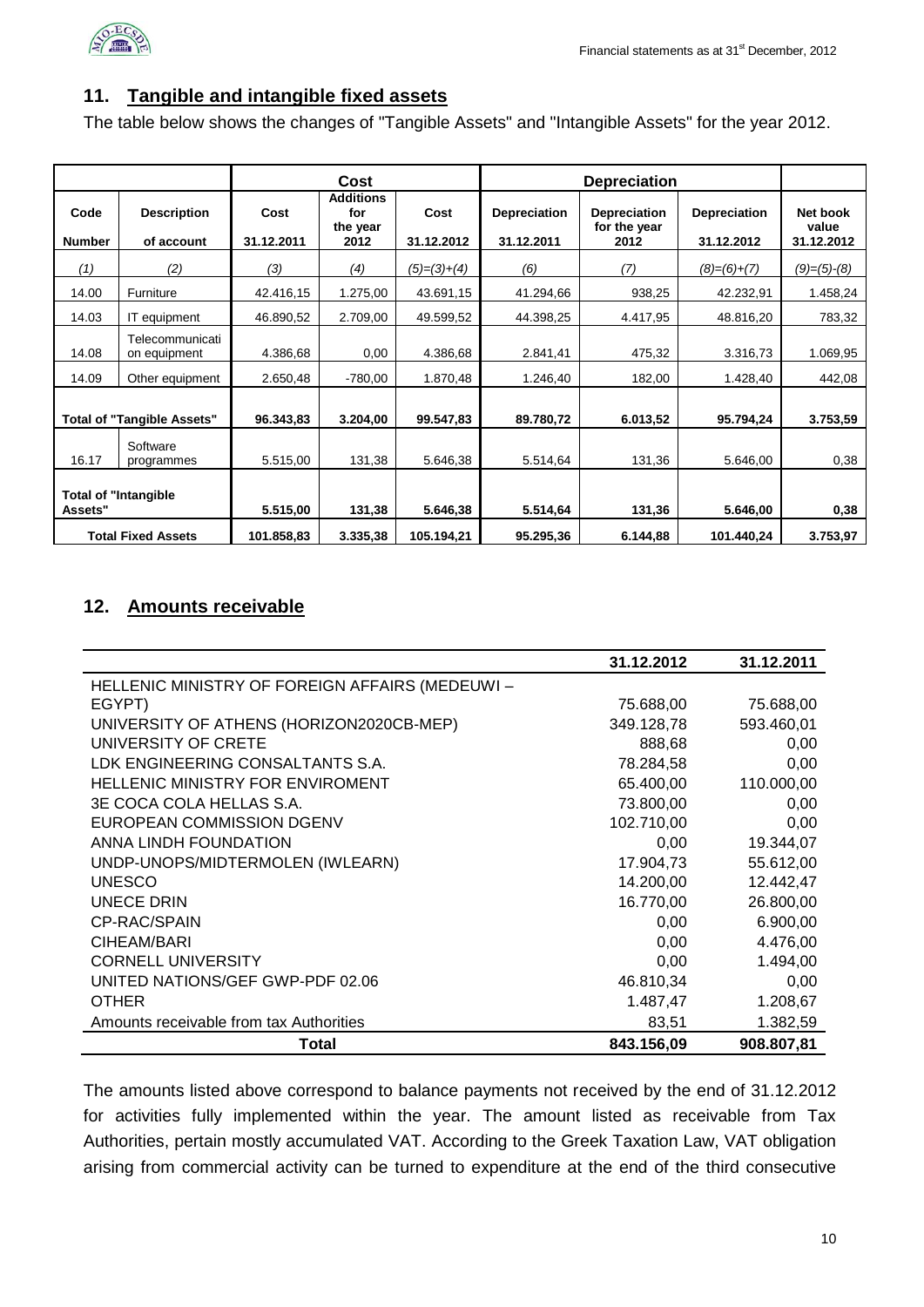

year if it is not counterbalanced. However, MIO-ECSDE cannot actually recover most of the VAT incurred because it must be matched off against VAT on sales income.

As its income (mostly public funds from the EU, UNEP-MAP, UNESCO, ALF, Ministries, etc) tends to exclude VAT, it is unable to counterbalance the two. In January 2009 MIO-ECSDE decreased the total of receivable by the amount of accumulated VAT by charging its expenses.

From April 2009 (the second quarterly VAT statement) MIO-ECSDE is reporting VAT when it is incurred and therefore VAT is charged directly to the projects' expenditure.

## <span id="page-10-0"></span>**13. Other receivable**

|                       | 31.12.2012 | 31.12.2011 |
|-----------------------|------------|------------|
| Rent guarantees       | 1.200.00   | 1.200,00   |
| Advances to suppliers | 1.529.00   | 322,66     |
| Total                 | 2.729,00   | 1.522,66   |

## <span id="page-10-1"></span>**14. Cash at bank and in hand**

|               | 31.12.2012   | 31.12.2011 |
|---------------|--------------|------------|
| Cash in hand  | 1.618.67     | 5.967,21   |
| Cash at banks | 1.205.124.19 | 522.054.43 |
| Total         | 1.206.742,86 | 528.021,64 |

An amount of € 50.000,00 included in "Cash at banks" is held as security for the issuance of equal letter of guarantee and has been invested in high liquid mutual fund.

### <span id="page-10-2"></span>**15. Establishment contribution**

This is initial contribution of the members of the establishment of the organisation as it is provided in the memorandum of Association.

| Initial contributions are                    |             |               |
|----------------------------------------------|-------------|---------------|
| European Environment Bureau (EEB)            | GRD 125.000 | € 366,84      |
| Hellenic Society for Environment and Culture | 125.000     | 366,64        |
| (Elliniki Etairia)                           |             |               |
|                                              | 250,000     | <u>733.68</u> |

MIO-ECSDE does not have a share capital. Its equity shapes from the accumulated results of the previous fiscal years, as well as the result of the year ended in 31st December 2012.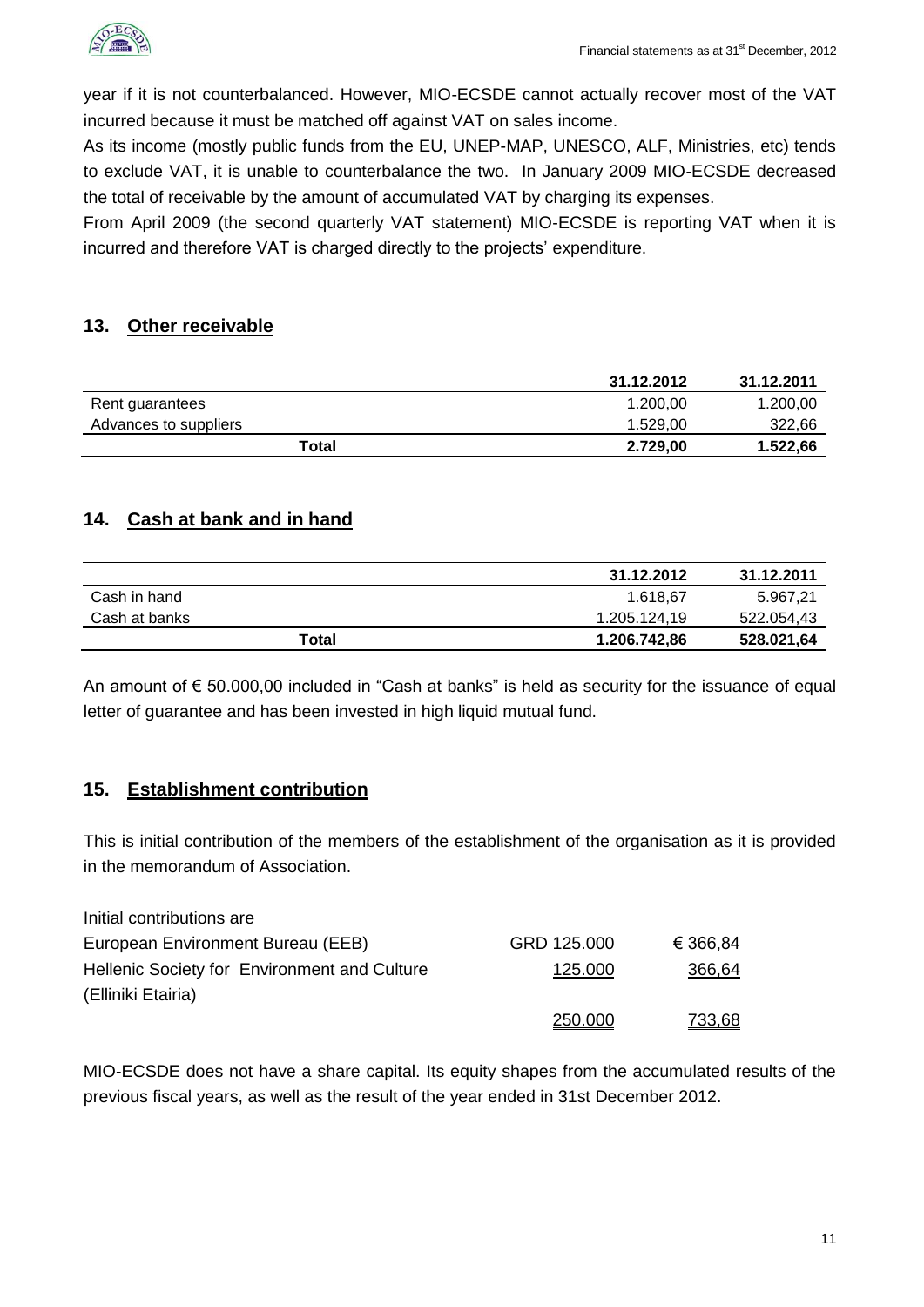

## <span id="page-11-0"></span>**16. Short term financial debts - Other liabilities**

|                       | 31.12.2012 | 31.12.2011 |
|-----------------------|------------|------------|
| Alpha Visa Card       | 5.221.91   | 5.840,10   |
| American Express Card | 534.69     | 0.00       |
| Other liabilities     | 1.966.00   | 1.136,00   |
| Total                 | 7.722,60   | 6.976,10   |

## <span id="page-11-1"></span>**17. Trade debts (Suppliers)**

|                                         | 31.12.2012   | 31.12.2011   |
|-----------------------------------------|--------------|--------------|
| a. Advances by clients                  |              |              |
| Univercity of Crete                     | 0,00         | 1.894,32     |
| <b>European Environment Agency</b>      | 50,00        | 0,00         |
| Anna Lindh Foundation                   | 20.052,00    | 0,00         |
| Coca Cola Foundation S.A. USA           | 799.345,22   | 554.949,02   |
| Amministrazione Provinziale/Marlisco It | 84.075,70    | 0,00         |
| Ministry of Energy / Lebanon            | 15.000,00    | 0,00         |
| Sidase / Sweeden                        | 337.195,99   | 0,00         |
| <b>United Nations</b>                   | 88.526,74    | 8.014,95     |
| German Ministry / BMU                   | 0,00         | 11.921,00    |
| Total (a)                               | 1.344.245,65 | 576.779,29   |
| b. Suppliers                            |              |              |
| Trade debts to domestic suppliers       | 103.303,67   | 193.159,23   |
| Trade debts to foreign suppliers        | 165.695,29   | 165.939,29   |
| Other debtors                           | 226.895,13   | 229.294,58   |
| Income tax payable                      | 0,00         | 4.396,00     |
| Total (b)                               | 495.894,09   | 592.789,10   |
| Total $(a)+(b)$                         | 1.840.139,74 | 1.169.568,39 |

## <span id="page-11-2"></span>**18. Wages, tax and social charges**

|                            | 31.12.2012 | 31.12.2011 |
|----------------------------|------------|------------|
| Wages payable              | 2.804,95   | 9.475,50   |
| <b>VAT</b>                 | 2.994,94   | 0,00       |
| Personnel tax withheld     | 6.959,80   | 2.672,85   |
| Third parties tax withheld | 51.375,32  | 56.902,55  |
| Social security's charge   | 21.428,43  | 14.386,55  |
| Other taxes                | 0,00       | 289,13     |
| Total                      | 85.563,44  | 83.726,58  |

## <span id="page-11-3"></span>**19. Deferred income**

|                      | 31.12.2012 | 31.12.2011 |
|----------------------|------------|------------|
| GWP-MED/AFRICAN DEVE | 0.00       | 32.350,46  |
| GWP-MED/UNOPS        | 0.00       | 14.740,85  |
| Total                | 0.00       | 47.091.31  |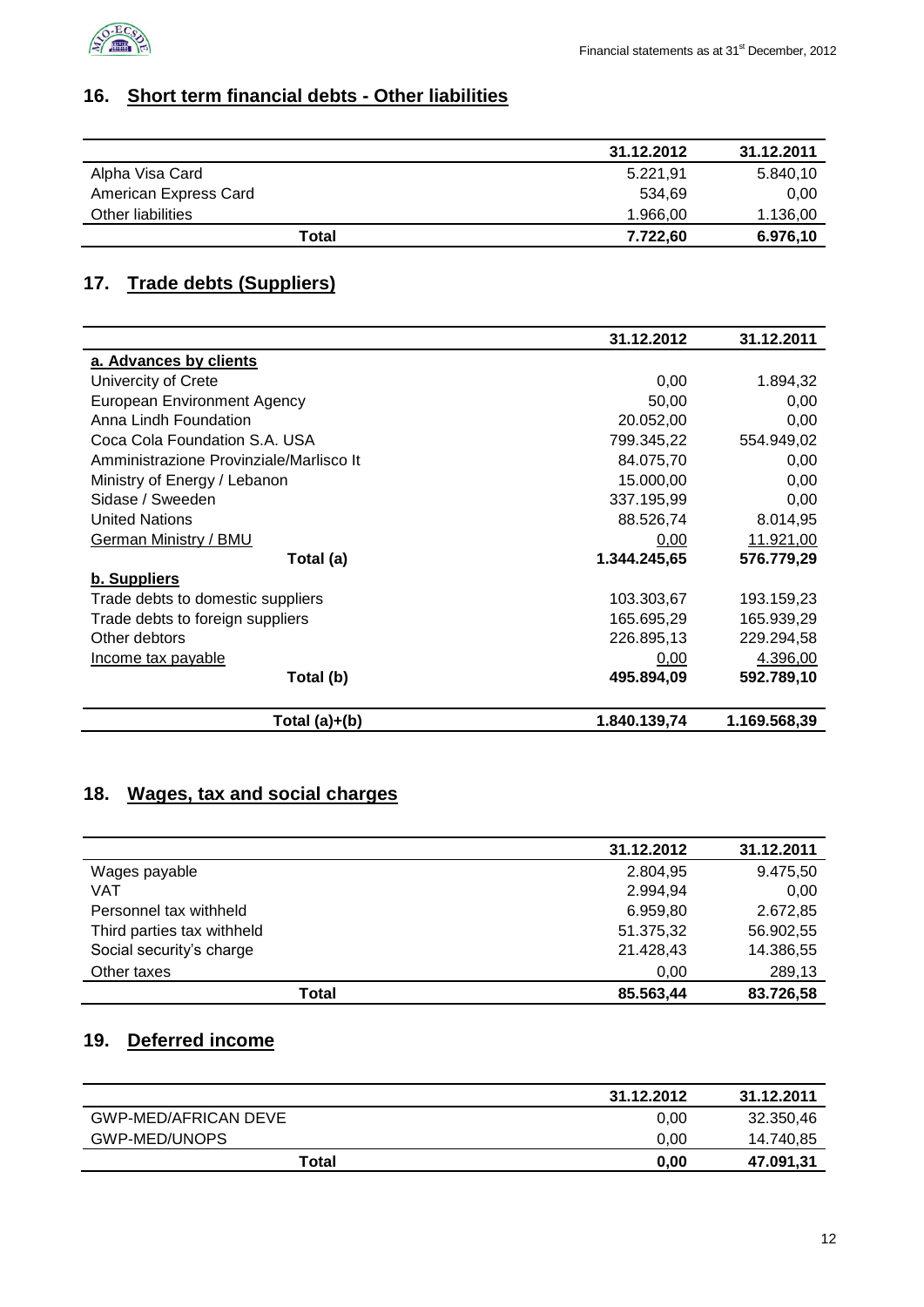

These amounts represent programs income that has not yet been completely realized as follows: a) Represent income from GWP-MED received in 2006 ( Euro 47.091,31) for activities which were not completely realized. This amount was used in support of activities implemented in 2012.

#### <span id="page-12-0"></span>**20. Income**

MIO–ECSDE is funded through contributions and fees paid by its member organizations, and regularly and on the basis of its Annual Work Program by the Commission of the European Union (DG ENV), the Greek State, UNEP/MAP, UNESCO, the Global Water Partnership Organisation and for specifications, from private donors.

The total income is analyzed as follows:

|                                                   |              | $1.1 - 31.12.2012$ $1.1 - 31.12.2011$ |
|---------------------------------------------------|--------------|---------------------------------------|
| a. EUROPEAN COMMISSION - ACTIVITY FUNDING (LIFE+) | 346.498,40   | 0,00                                  |
|                                                   |              |                                       |
| <b>b. OTHER EC GRANTS</b>                         |              |                                       |
| H2020 CB-MEP, TEMPUS, GRUNDVIG                    | 1.249.810,60 | 1.213.453,75                          |
| Total (b)                                         | 1.249.810,60 | 1.213.453,75                          |
| c. OTHER CONTRIBUTIONS (GWP-MED WP)               | 1.118.919,06 | 1.180.538,19                          |
| d. OTHER GRANTS                                   |              |                                       |
| <b>HELLENIC MINISTRY FOR ENVIRONENT</b>           | 0,00         | 20.000,00                             |
| <b>UNESCO</b>                                     | 12.250,00    | 0,00                                  |
| UNEP (GEF-LME AND HYDRIA)                         | 89.488,71    | 174.303,29                            |
| <b>OTHER GRANTS</b>                               | 3.252,03     | 72.946,82                             |
| <b>EXCHANGE DIFFERENCE (INCOME)</b>               | 28.640,31    | 32.414,24                             |
| <b>MEMBERSHIP FEES</b>                            | 3.514,00     | 3.664,00                              |
| <b>FINANCIAL INCOME</b>                           | 834,77       | 6.206,28                              |
| <b>PRIOR YEAR'S INCOME</b>                        | 53.682,74    | 0,00                                  |
| <b>OTHER INCOME</b>                               | 4.235,13     | 0,00                                  |
| Total (d)                                         | 195.897,69   | 309.534,63                            |
| Total income $(a)+(b)+(c)+(d)$                    | 2.911.125,75 | 2.703.526,57                          |

**(a)** For the year 2012 MIO-ECSDE's Activity Funding Proposal under LIFE+ , was approved for funding by EU –DG ENV with the amount of  $\epsilon$  346.498.40. During the year 2012 MIO–ECSDE received the advance payment only in the amount of  $\epsilon$  243.788,40. The remaining amount of payment will be received during the year of 2013.

**(b)** An agreement with the NATIONAL AND KAPODISTRIAN UNIVERSITY OF ATHENS (UoA) was signed on 30th October 2009 for the maximum Contract Value of € 634.525 and 6 Addendums to include provision for handling part of the incidental expenditure for the organization of the H2020CB-MEP trainings on behalf of the UoA . Following the extention of the overall contract until the end of 2014 on 30th of October 2012 Addendum 7 was signed between MIO-ECSDE and the UoA for an additional main contract value of € 543.745 and an provision for incidental cost. The Duration of the Agreement is now extended until 29 October 2014.